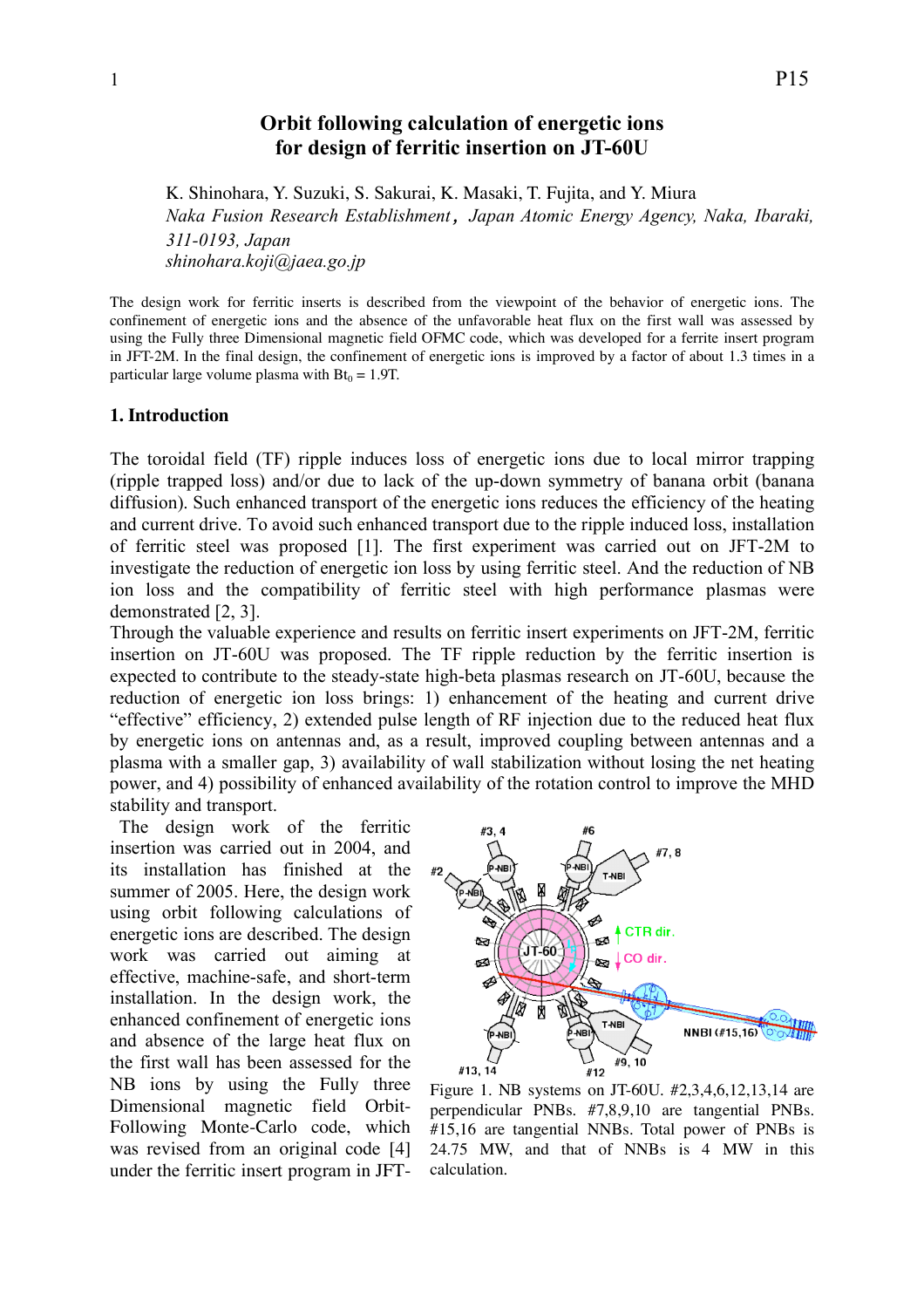### 2M [2].

## **2. Trials and Final Design**

JT-60U has eleven positive ion-based NBs (PNBs) with the injection energy of ~85keV and two negative ion-based NBs (NNBs) with the energy of 350-420 keV. On PNBs, two beams are co-tangential to the direction of the plasma current and the toroidal field, two beams are counter(ctr)-tangential, and seven beams are perpendicular. And NNBs are cotangential.

As mentioned above, the ripple reduction is expected to bring four benefits mainly. The wall stabilization and better RF efficiency are mainly obtained in a large volume plasma. Thus, our assessment has been carried out intensively for the large volume plasma configuration. An example of the configuration is shown in Fig. 2 (E34797,  $t=3.8$ s, Bt $0/Ip =$ 

1.86T/1.1MA,  $\beta_{N} = 1.9$ , ne ~ without ferritic steel plates 1.5x1019m-3). At first, the reference results, namely (FP), are shown in Tab 1. The loss of perpendicularly injected beams is large and 63 % of the deposited power. The loss of tangentially injected beams is also not negligible. In the distribution of escaping energetic ions, most of the escaping ions hit on the first wall on the mid-plane of plasma as an orbit loss in this configuration.

We used the ferritic steel with the ingredient of 8Cr-2W-0.2V [5]. This steel has a similar saturation

magnetization ( $1.7T$  @573K) to F82H ferritic steel (8Cr-2W-0.2V-0.04Ta), which is a reducedactivation ferritic steel developed by JAERI [6].

We analyzed several configurations of ferritic insertion in design works. Here, results from three key configurations are shown. In these configurations, we considered only a few important limitations: 1) installation inside vacuum vessel

|                 | Absorbed<br>power<br>for full<br>injection<br>[%] | Loss<br>power<br>for full<br>[%] | Absorbed<br>power<br>for<br>injection perp. PNB<br>[%] | Loss<br>power<br>for<br>perp. PNB<br>[%] | Absorbed<br>power<br>for<br>co. PNB<br>[%] | power<br>for<br>ctr. PNB<br>[%] | Absorbed Absorbed<br>power<br>for<br>co NNB<br>[%] |
|-----------------|---------------------------------------------------|----------------------------------|--------------------------------------------------------|------------------------------------------|--------------------------------------------|---------------------------------|----------------------------------------------------|
| w/o FP          | 54                                                | 46                               | 40                                                     | 60                                       | 73                                         | 59                              | 75                                                 |
| Case I          | 72                                                | 28                               | 63                                                     | 37                                       | 87                                         | 67                              | 88                                                 |
| Case II         | 72                                                | 28                               | 63                                                     | 37                                       | 87                                         | 69                              | 88                                                 |
| Case III        | 70                                                | 30                               | 61                                                     | 39                                       | 87                                         | 68                              | 86                                                 |
| Final<br>Design | 68                                                | 32                               | 58                                                     | 42                                       | 84                                         | 67                              | 84                                                 |

TABLE 1. POWER FRACTION OF NB ION DESTINATION. FRACTION IS THE RATIO TO THE DEPOSITED POWER IN PLASMA, NOT TO THE INJECTION POWER.



Figure 3 Trial configurations of ferritic insertion, Case (I), (II) and (III). The Note: line thickness is not proportional to the thickness of ferritic steel. The line thickness is exaggerated for illustration.



Figure 2. Shape of analyzed large volume plasma with ripple rate contour of TF coils alone.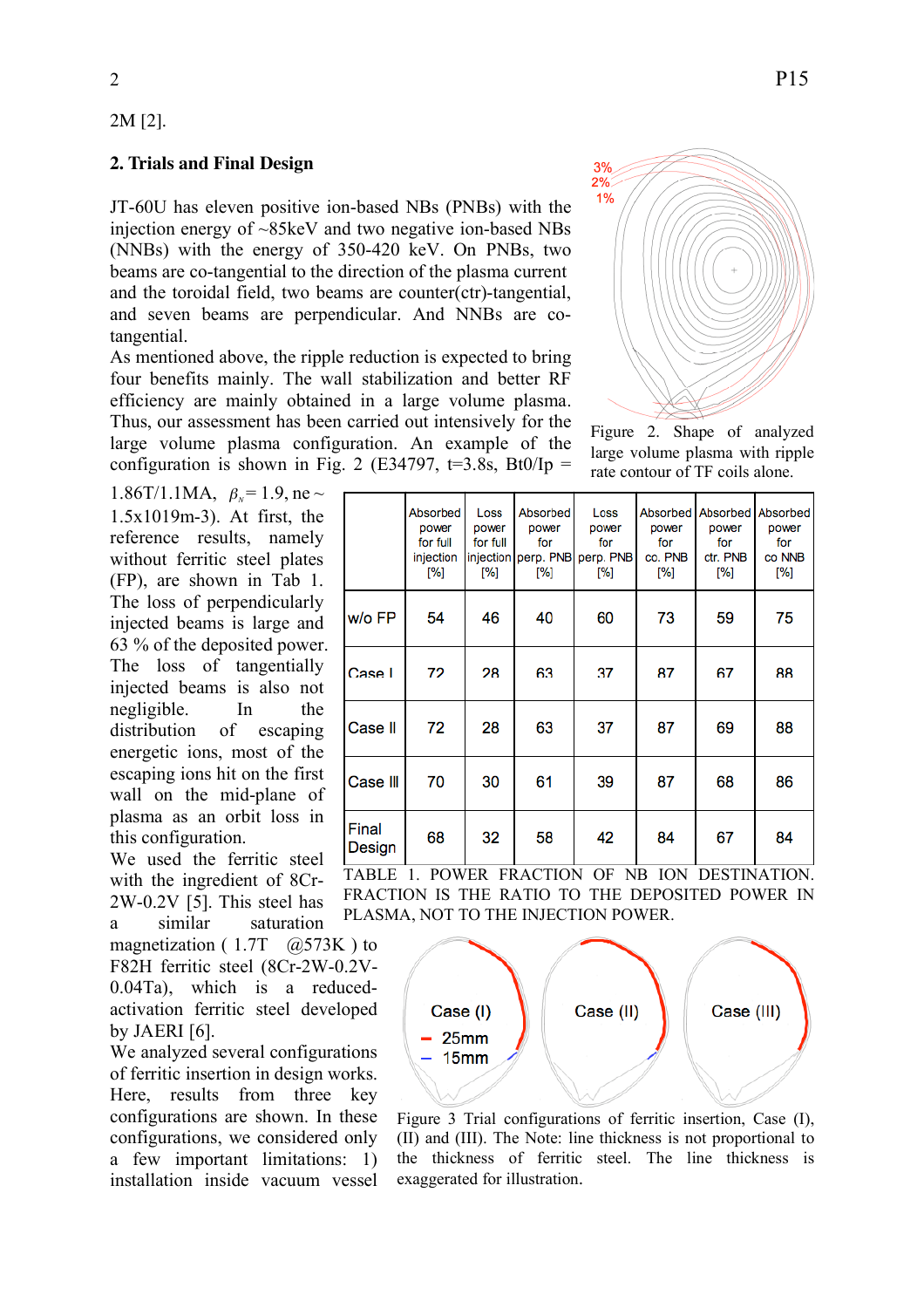because a realistic space of its installation is not available outside the vacuum vessel. 2) plate thickness, which should be thinner than that of carbon tiles of 27mm. 3) typical port shape.



Figure 4. Bird's eye view of ferritic insertion. Thickness of FP is 23 mm

Namely, detailed port shape and interference with diagnostics such as magnetic sensors was not taken into account. In these configurations, the ferritic steel was placed in 18 fold toroidal symmetry. The configurations are illustrated in Fig. 3.

The ripple amplitude is large around the mid-plane of the vacuum vessel. In the case (I), the ferritic inserts are placed around the mid-plane as possible in order to reduce the ripple amplitude around the mid-plane. However, because of a relatively weak support structure, the region of ferritic inserts is limited on the baffle board of the divertor.

In the case (II), the ferritic inserts are added on the ceiling of the vacuum vessel. Because there is a thin region with relatively large ripple amplitude on the top of the plasma (Fig. 2), which might induce banana diffusion by affecting the excursion of banana tips. The ferritic inserts on the ceiling of the vacuum vessel can reduce the ripple in this region.

In the case (III), the ferritic steel on the baffle board of the divertor was removed compared with the case (I) because the ferrite installation on the baffle board can restrict the operation at high plasma current due to the weak support structure of the baffle board.

The simulation results for these three cases are shown in Tab 1. The differences among these three results are small, but the technical difficulty is increased in the cases of  $(I)$  and  $(II)$ compared with case (III). From these results, we decided to choose the minimum installation of case (III) as a base of a final design. In the final design, we imposed more restrictions for a realistic installation. The restrictions are: detailed port shapes, e.g. for tangential ports, the interference with diagnostics such as magnetic sensors, the opposed wall of NNB injection. As a result, the 18-fold toroidal symmetry was lost in the magnetic field. The bird's eye view of the ferritic inserts is depicted in Fig. 4. In this configuration, carbon tiles were replaced by ferritic steel on about 10% of the surface area inside the vacuum vessel. The calculation result is shown in Tab 1. Compared with the reference case without FPs, the absorbed power is increased by a factor of about 1.3 times as a whole for a full injection, and the absorbed power of perpendicularly injected beams is increased by a factor of 1.5. We also estimated the heat

load on the LH antenna region. The heat load was reduced from 0.6 to 0.2  $MW/m<sup>2</sup>$  in this particular discharge. These results are encouraging for our coming experiments. Namely, because of the increases of the absorbed heating power, the MHD stability, the controllability of the current profile , and the controllability of the rotation profile, we are expecting 1) longer discharges with high  $\beta_N$  and high confinement for  $\frac{1}{\sqrt{2}}$ ITER hybrid scenario, 2) higher  $\beta_N$ beyond an ideal limit of free boundary, 3) longer discharges with high  $f_{BS}$ .

**Toroidal 3. Dependence on Toroidal Field**



Figure 5. Variation of the absorbed power fraction for cases with and without ferritic insertion, and the ratio of the absorbed power with ferritic insertion to that without ferritic insertion.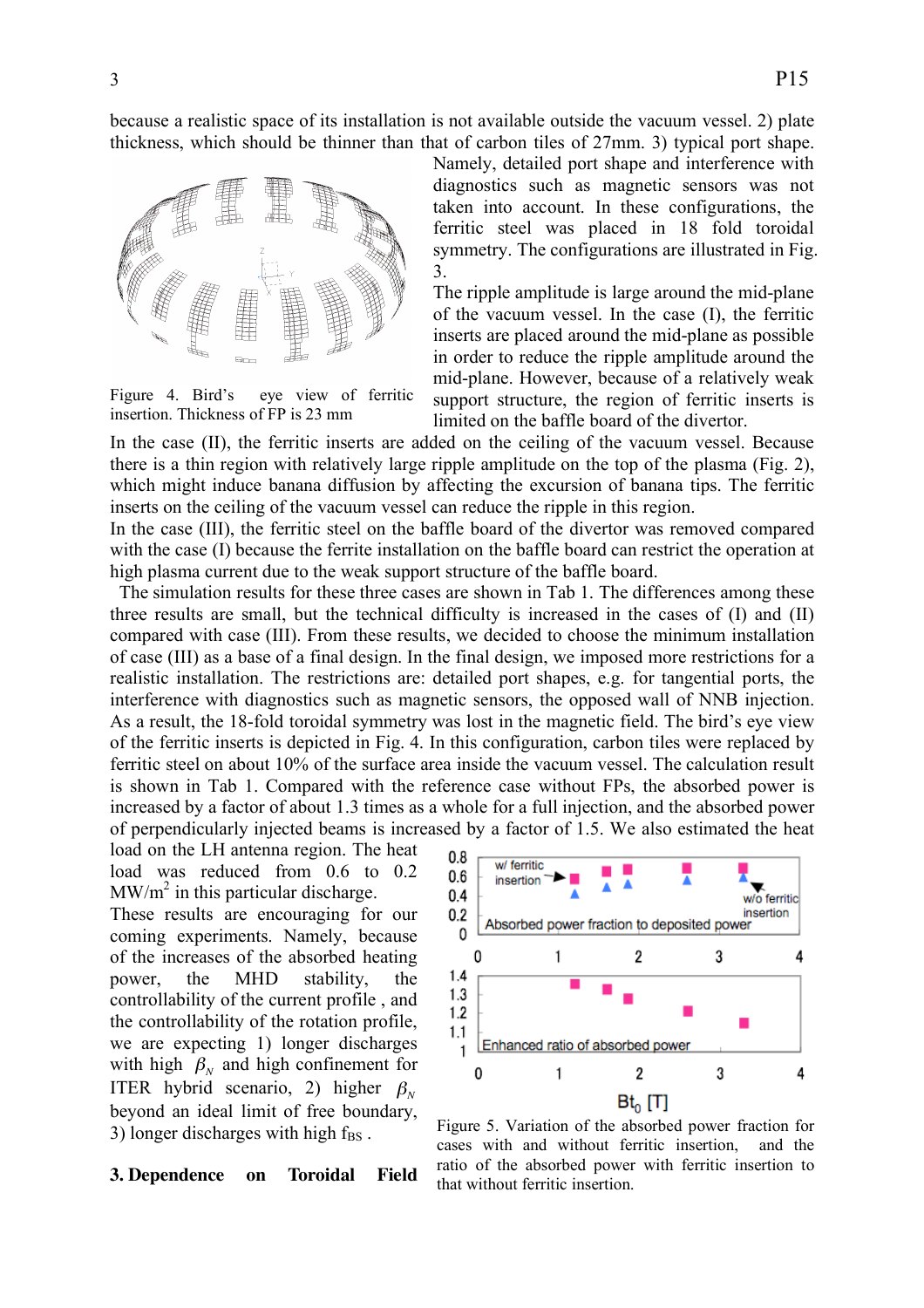#### **Strength**

The magnetic field produced by ferritic plates is saturated in above the external vacuum magnetic field of about 0.6 T. Thus, the magnetic field produced by ferritic plates is almost constant in the typical operational toroidal magnetic field, namely  $> 1T$ , on JT-60U. This means ferritic plates might "over-cancel" the TF ripple in the lower magnetic field, and work less effectively in the higher magnetic field. It is interesting to investigate the effectiveness of the ferritic

insert in the different strength of the magnetic field produced by TF coils. We have assessed the effectiveness in the magnetic field of 1.2T, 1.6T, 2.6T and 3.3T. The most of the plasma parameter is same with the case of 1.9T. The plasma current and poloidal coil current was varied, depending on the value of the toroidal field. Namely, the safety factor, q, profile is identical to the case of

1.9T. The strength of the toroidal magnetic field at  $R=4.4$  m and  $Z=0.2$ m are compared for these 4 cases. The ripple amplitude for 2.6 T and 3.3T is less reduced compared with the case of 1.9 T, however we can see the reduction of the ripple amplitude. In Fig. 5, the

Absorbed

power

for full

injection

Loss

power

for full

injection

variation of the absorbed power fraction for cases with and without the ferritic insertion and the ratio of the absorbed power with the ferritic insertion to that without the ferritic insertion. The ferritic insertion is less effective for the case of 2.6T and 3.3T, compared with 1.2, 1.6 and 1.9T. Even so, the absorbed power was enhanced by about 1.2 for both the case of 2.6T and 3.3T.

## **4. Effectiveness of ferritic inserts in a middle-size volume configuration**

[%] [%]  $[%]$ [%] [%]  $[%]$ w/o FP 73 92 76 27 60 94 Final 81 19 95 78 95 73 Design TABLE 2. POWER FRACTION OF NB ION

Absorbed

power

for

perp.

**PNBI** 

Absorbed

power

for

co. PNBI

Absorbed

power

for

ctr. PNBI

Absorbed

power

for

co NNB

DESTINATION. FRACTION IS THE RATIO TO THE DEPOSITED POWER IN PLASMA FOR THE MIDDLE-SIZE VOLUME PLASMA.

In the large volume plasmas above analyzed, the major loss is the orbit loss around the midplane of the plasmas. Thus it is considered that the final design, in which most of the ferritic

1.48

1.46

1.42  $-180$ 

 $-120$ 

 $\frac{1}{\overline{a}}$  $144$ 

plates are installed above the mid-plane, is effective in the large volume plasma, however it was not obvious whether such an installation was effective even in a middlesize volume plasma, in which the ripple trapped loss appears clearly.

We have investigated the effectiveness of ferritic insertion of the final design in a middle-size volume configuration of  $B_{t0}/Ip=1.9T/1.1MA$ . The plasma configuration is shown in Fig. 6. The results of the comparison are shown in Table



 $\overline{0}$ 

60

120

180

-60

2. The ferritic insert of the final design works even in the case of the middle-size configuration. Without ferritic inserts, there are heat loads on the first wall of the downward